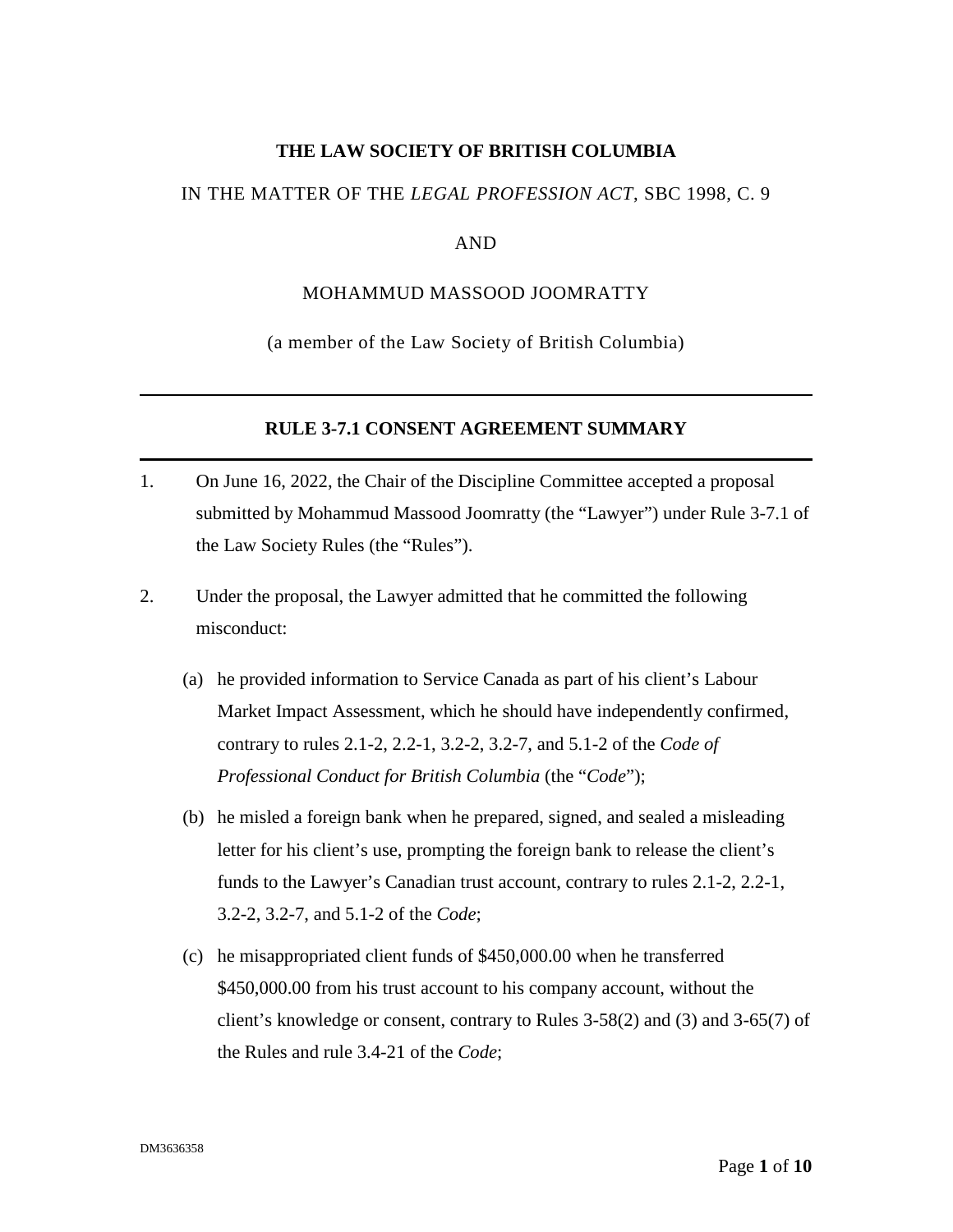- (d) he failed to deposit client funds into his trust account when he instructed and accepted the deposit of the client's funds totaling \$370,000.00 into his company account instead of his trust account, contrary to Rule 3-58(3) of the Rules;
- (e) he misappropriated client funds of \$370,000.00 when he made transfers totaling \$370,000.00 from his company account to another client, contrary to Rules 3-58(2) and (3) and 3-65(7) of the Law Society Rules and rule 3.4-21 of the *Code*;
- (f) he acted in a conflict of interest without his client's consent and without advising and ensuring that the client obtained independent legal advice when he failed to disclose his relationship with other clients, contrary to rule 3.4-1 and commentary and 3.4-29 of the *Code*;
- (g) he acted in a conflict of interest without his client's consent and without advising and ensuring that the client obtained independent legal advice, when he facilitated a loan transaction with the client's funds of \$80,000.00, contrary to rules 2.1-3, 3.4-1, 3.4-2, 3.4-26.1, 3.4-5 to 3.4-9, and 3.4-29 of the *Code* and Rules 3-58 and 3-64(1) of the Rules;
- (h) he withdrew client trust funds totaling \$39,970.00 to pay his fees without first delivering a bill to the client, contrary to Rule 3-65(2) and (3) of the Rules;
- (i) he used client trust funds of \$10,000.00 to pay referral fees to a non-lawyer, contrary to rule 3.6-7 of the *Code*;
- (j) he failed to provide a complete client file to the Law Society and made written and oral statements to the Law Society that he knew or ought to have known were false and misleading, contrary to Rule 3-5(7) and rules 2.2-1 and 7.1-2 of the *Code*; and
- (k) he made written and oral statements to a client that he knew or ought to have known were false and misleading, contrary to rules 2.2-1 and 7.1-2 of the *Code*.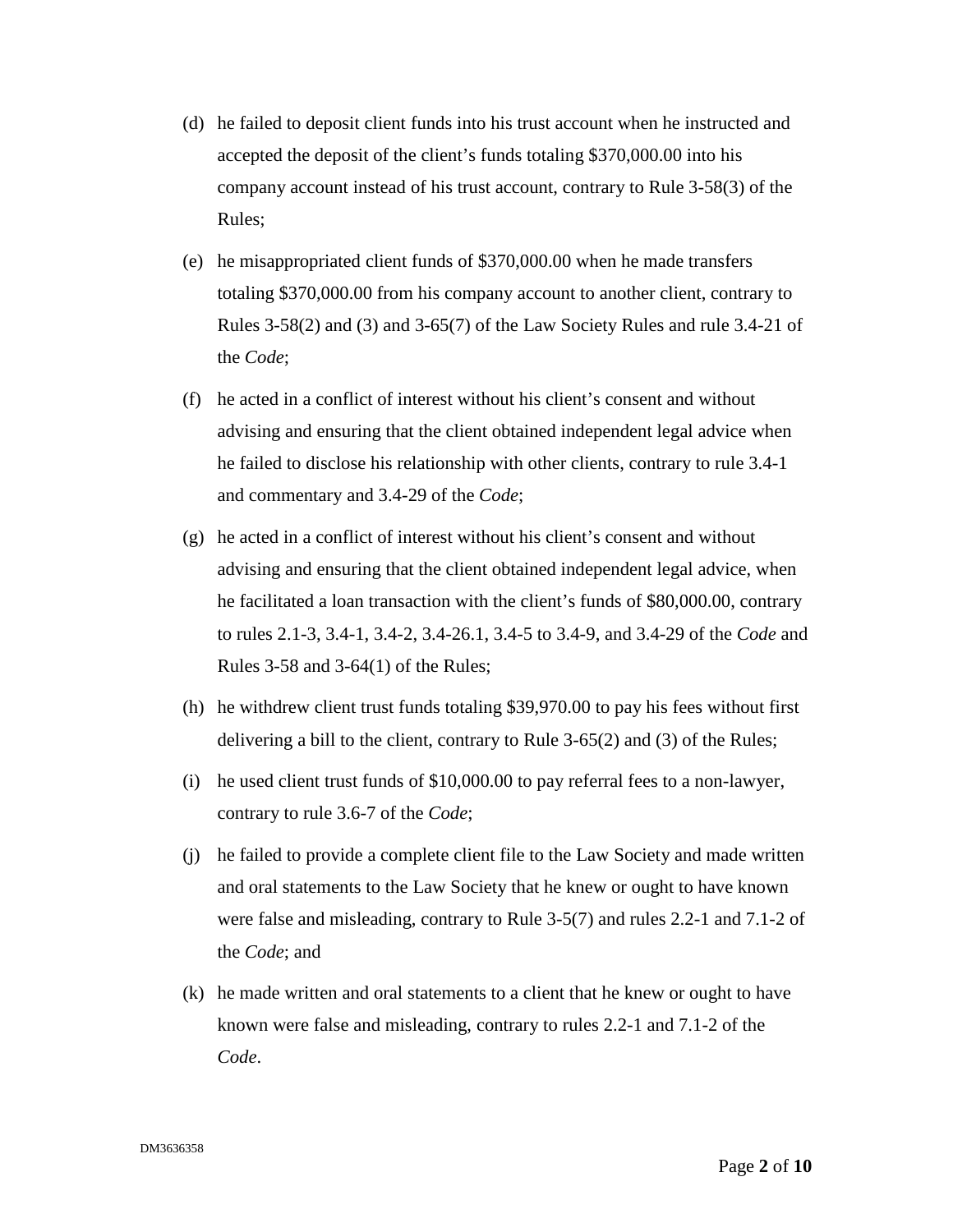- 3. The Lawyer further admitted that the conduct set out in sub-paragraphs 2(a) through (k) above constitute professional misconduct.
- 4. Under the proposal, the Lawyer undertook to resign from the practice of law and not to reapply to practice law for 12 years. Specifically, commencing on July 29, 2022, the Lawyer undertook, for a 12-year period:
	- (a) not to engage in the practice of law in British Columbia with or without the expectation of a fee, gain or reward, whether directly or indirectly;
	- (b) not to apply for re-instatement to the Law Society of British Columbia;
	- (c) not to apply for membership in any other law society (or like governing body regulating the practice of law) without first advising in writing the Law Society of British Columbia; and
	- (d) not to permit his name to appear on the letterhead of, or work in any capacity whatsoever, for any lawyer or law firm in British Columbia, without obtaining the prior written consent of the Discipline Committee of the Law Society.
- 5. In making its decision, the Chair of the Discipline Committee considered: an Agreed Statement of Facts, signed by the Lawyer on June 14, 2022 (the "ASF"); a letter to the Chair of the Discipline Committee; the Lawyer's Undertaking; and that the Lawyer did not have a prior professional conduct record.

#### *Additional Considerations*

- 6. The Chair of the Discipline Committee also considered the following factors, in accepting the consent agreement proposal:
	- (a) the consent agreement will provide protection to the public as the results will be published on the Law Society's website and the Lawyer will be named in the publication;
	- (b) the resolution by consent agreement will be recorded on the Lawyer's professional conduct record;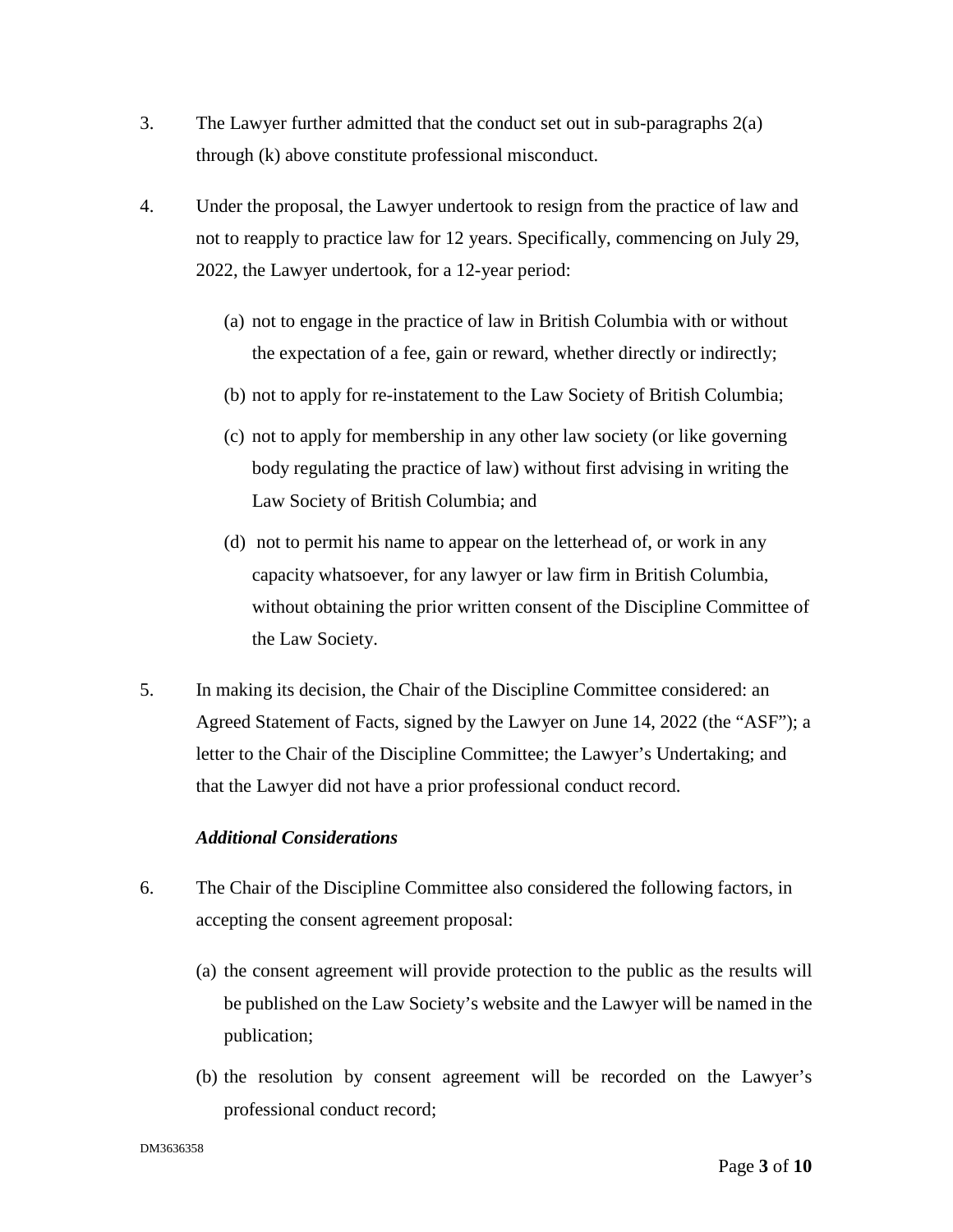- (c) the consent agreement will serve as a personal deterrent to the Lawyer, and as a general deterrent to the profession;
- (d) there are a number of Law Society precedents where other lawyers have similarly been permitted to enter into undertakings of similar length for similar misconduct;
- (e) the consent agreement will protect the public for a minimum period of 12-years. This offers a lengthy period of protection for the public;
- (f) the undertaking signed by the Lawyer applies to other jurisdictions, in addition to British Columbia. This offers a geographically broad protection to the public, which would not be the case with disbarment;
- (g) after the 12-year period has expired, if he chooses to reapply for reinstatement, the Lawyer will be required, pursuant to sections  $15(3)$ ,  $19(1)$  and  $(3)$  of the *Legal Profession Act*, to satisfy his burden before a credentials committee that he is "of good character and repute and is fit to become a barrister and a solicitor of the Supreme Court";
- (h) there were underlying evidentiary concerns in the matter, including a possible uncooperative witness, as well as another key witness possibly being overseas – both would have posed significant challenges at a citation hearing;
- (i) the Lawyer has made fulsome admissions in an expeditious and cooperative manner;
- (j) although the Lawyer made several errors in judgment, his intentions were not explicitly nefarious;
- (k) the Lawyer did not benefit personally from any of the misconduct, other than receiving his retainer fees, for which he did not completely bill;
- (l) the Lawyer repaid the loan of the client funds;
- (m) the Lawyer repaid the funds he misappropriated, before the Law Society investigation commenced; and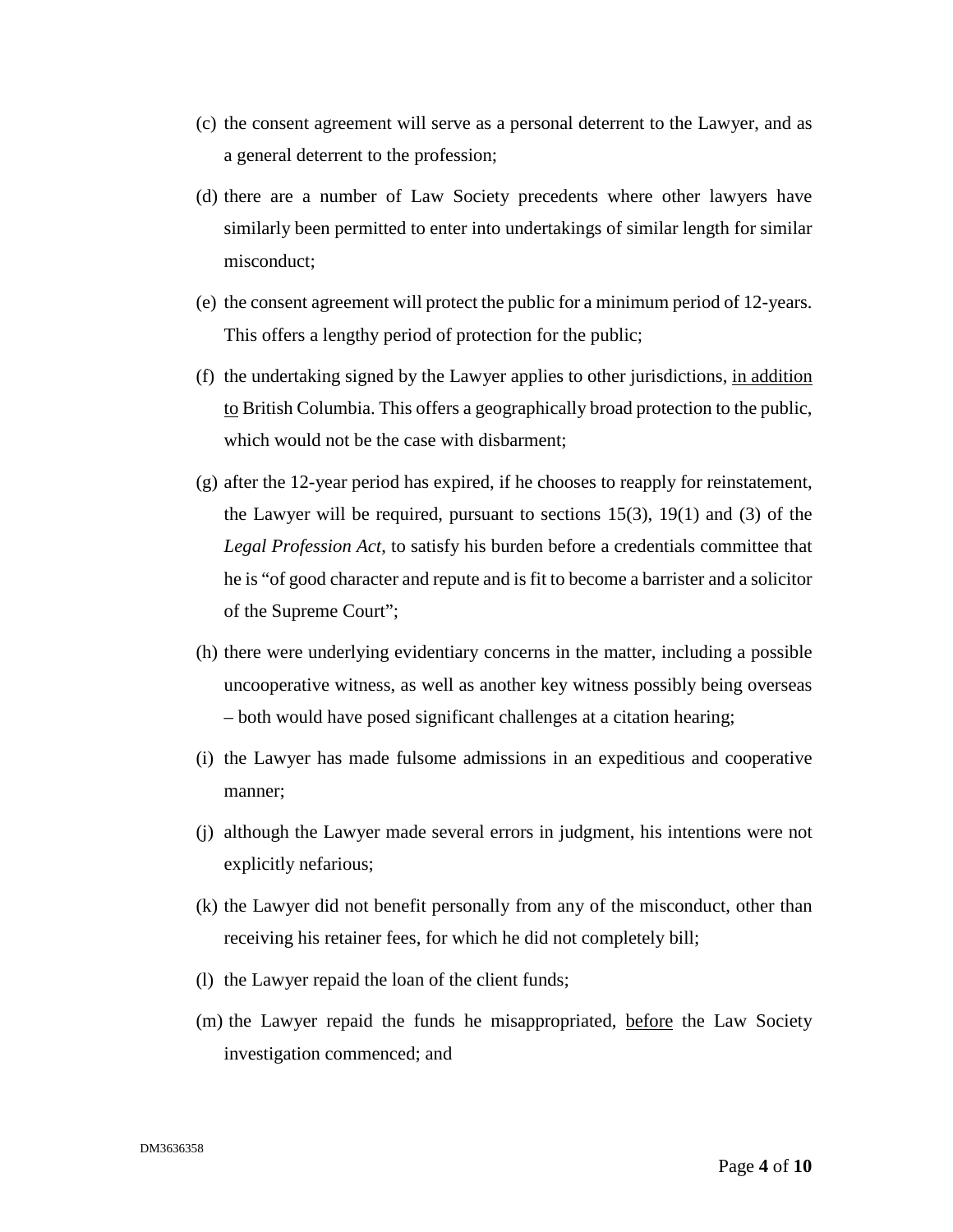(n) although serious, the misconduct was limited to the Lawyer's representation of one client.

## *Effect of Consent Agreement*

- 7. This consent agreement will now form part of the Lawyer's professional conduct record.
- 8. Pursuant to Rule 3-7.1(5) of the Rules, and subject to Rule 3-7.2 of the Rules, the Law Society is bound by an effective consent agreement, and no further action may be taken on the complaint that gave rise to the agreement.

# *Summary of Admitted Facts*

9. The admitted facts were set out in the ASF. The facts have been anonymized and summarized below.

## Member Background

- 10. The Lawyer was called and admitted as a member of the Law Society of British Columbia on September 4, 1998. The Lawyer currently maintains practicing status although his employment at a Surrey, BC firm terminated in early June 2022.
- 11. Since his call to the bar, the Lawyer has practiced mostly administrative law and has worked at four BC law firms.

#### Factual Background

- 12. In December 2017, the Lawyer was retained by X (the "Client") in relation to an immigration law matter.
- 13. In February 2018, the Lawyer applied for a visitor visa for the Client to visit Canada. The application was approved and the Client and Lawyer first met inperson in British Columbia.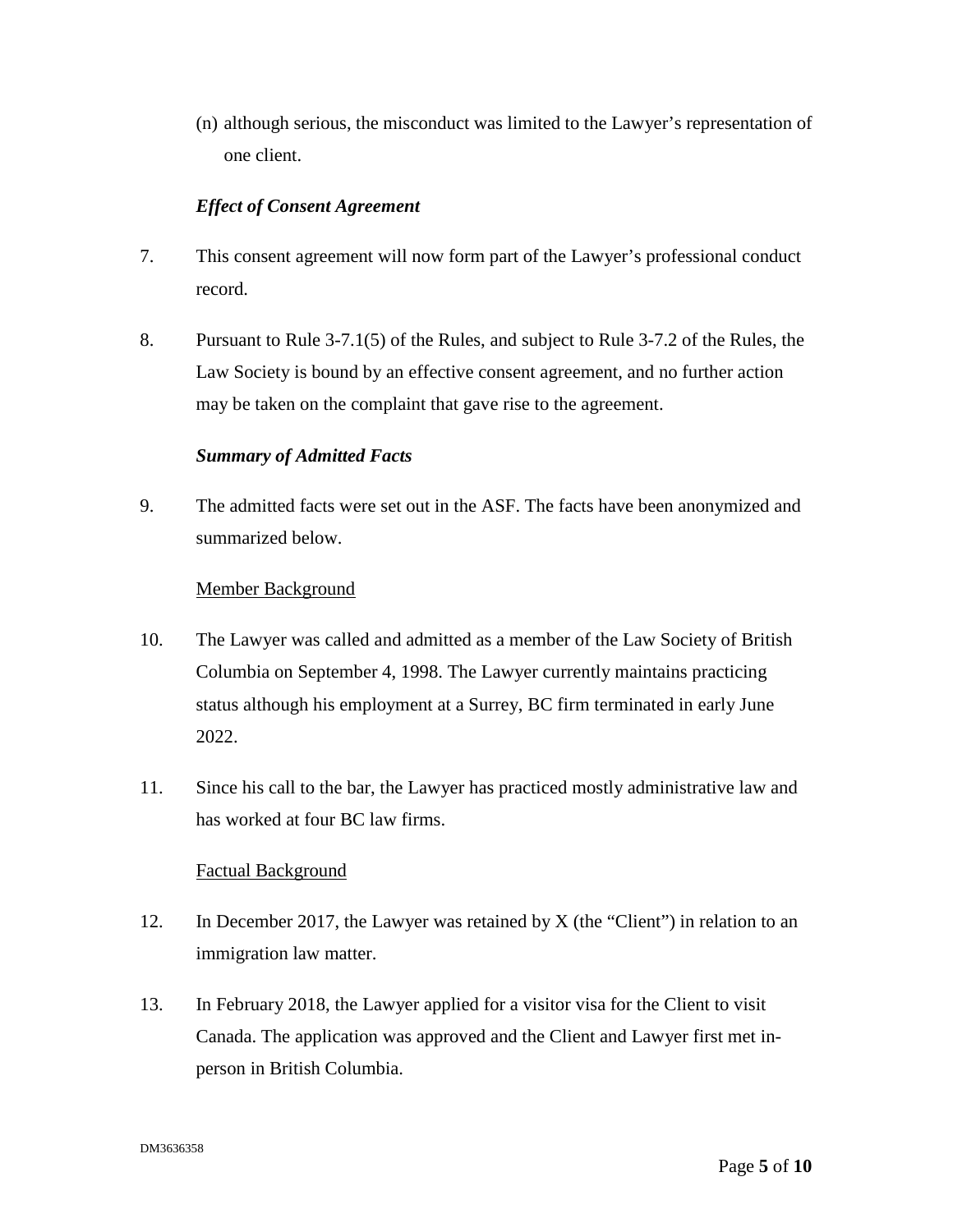- 14. In February 2019, the Lawyer applied for a Labour Market Impact Assessment (the "LMIA") through Service Canada for the Client and the application was refused. The Lawyer applied again in April 2019 and the LMIA was approved. The Lawyer assisted the Client in obtaining a work permit based on the LMIA.
- 15. By March 2020, the relationship between the Lawyer and Client had broken down and the Client retained new counsel.
- 16. The Client's new counsel complained to the Law Society regarding the Lawyer's conduct while acting for the Client (the "Complaint").
- 17. The Lawyer owns a company, which he describes as his company that is involved in "other ventures" (the "Lawyer's Company").
- 18. During the material time, the Lawyer had another client, Client Y, who owned the company Z ("Client Z"). The Lawyer had incorporated Client Z and acted on behalf of Client Z.

#### Providing Unconfirmed Information to Service Canada

- 19. In support of the second LMIA application, the Lawyer provided information to Service Canada that the Client had rented a place in British Columbia, had established himself in British Columbia, and had moved to British Columbia, when he had not exercised due diligence and did not have confirmation that these representations were true.
- 20. The Lawyer attached a Residential Tenancy Agreement to the LMIA application as proof of the Client's residence in British Columbia, but did not confirm with the Client that the Client had actually moved to that address.

# Misleading Foreign Bank

21. The Lawyer signed and affixed his seal to a letter addressed to the Client's wife, regarding a purported purchase of a condominium in Vancouver (the "Letter").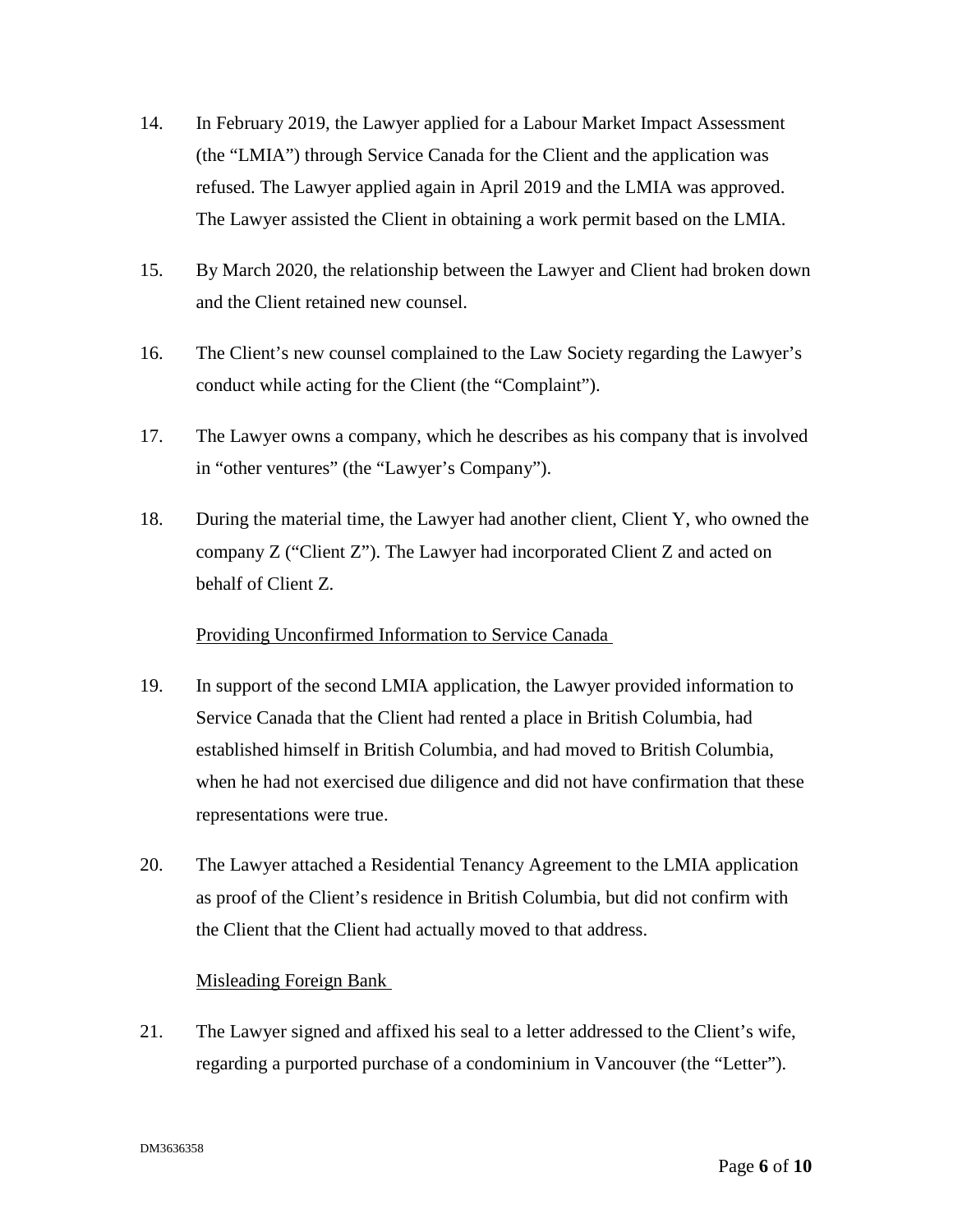- 22. The Letter was prepared by the Lawyer to support the Client's attempt to transfer funds from a foreign country.
- 23. The Letter was misleading, as there was no actual condominium purchase planned.
- 24. The Lawyer emailed the Letter to the Client. The Client provided the Letter to a foreign bank.
- 25. Relying on the Letter, the foreign bank transferred \$450,000.00 of the Client's funds to the Lawyer's Canadian trust account.

## Misappropriation of Client Funds

*(a) \$450,000.00 Withdrawn Without Client Consent* 

- 26. The Lawyer transferred \$450,000.00 of the Client's funds from his trust account into the corporate bank account for the Lawyer's Company.
- 27. Prior to doing so, the Lawyer did not obtain the Client's consent. After the transfer, the Lawyer did not inform the Client that he had transferred the funds into the Lawyer's Company.

#### *(b) \$370,000.00 Funds Not Deposited Into Trust*

- 28. The Lawyer requested the Client transfer \$370,000.00 into the Lawyer's Company bank account and the Client made the transfer.
- 29. None of the \$370,000.00 was ever transferred into the Lawyer's trust account.
- 30. The Lawyer transferred the Client's funds of \$370,000.00 from the Lawyer's Company to Client Z over five transactions. The Lawyer did not obtain the Client's consent to these transfers. The Lawyer did not inform the Client that he had transferred the funds to Client Z.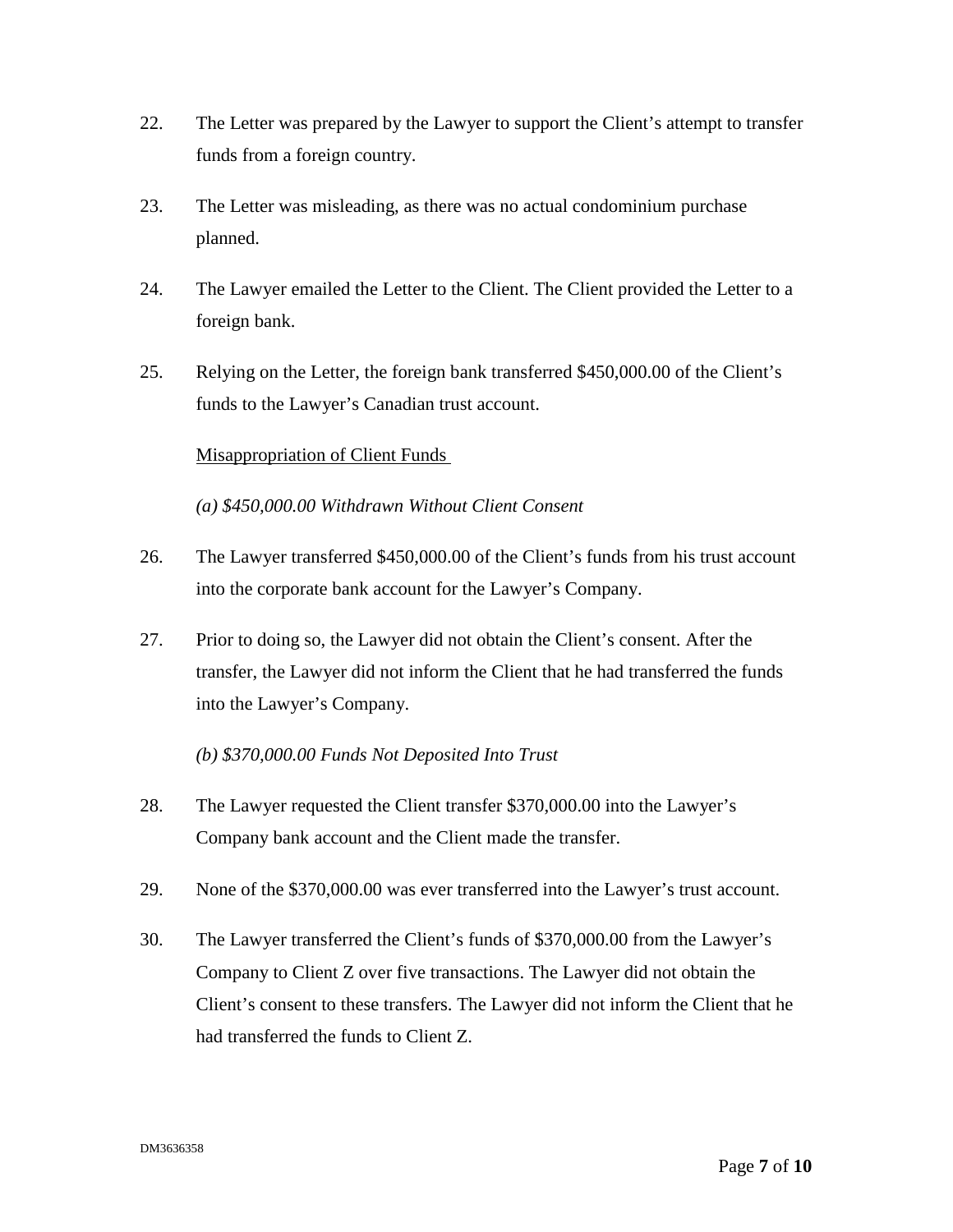## Conflict of Interest – Failure to Disclose Personal Interest

- 31. The Lawyer facilitated the investment into Client Z by his Client but did not:
	- a) disclose the nature of his interest to the Client, after obtaining a shareholding interest in Client Y's company;
	- b) obtain the Client's consent to act in a conflict of interest; and
	- c) advise and ensure that the Client obtained independent legal advice.

## Conflict of Interest – Loan Using Client Funds

- 32. The Lawyer facilitated an \$80,000.00 loan from Client Z to the Lawyer's Company using the Client's funds. The Lawyer did not inform the Client of the \$80,000.00 loan.
- 33. The Lawyer did not obtain the Client's consent or advise or ensure that the Client obtained independent legal advice in regards to the loan.

#### Withdrawing Trust Funds without First Delivering Bill

34. The Lawyer received retainer funds from the Client and disbursed them to his general account in five instances, totalling \$39,970.00, without first delivering a bill to his Client.

#### Paid Referral Fees to a Non-Lawyer from Client Retainer

35. The Lawyer paid a third party \$10,000.00 from the retainer funds he held in his trust account for the Client, as a referral fee. The Lawyer did not inform the Client of this payment.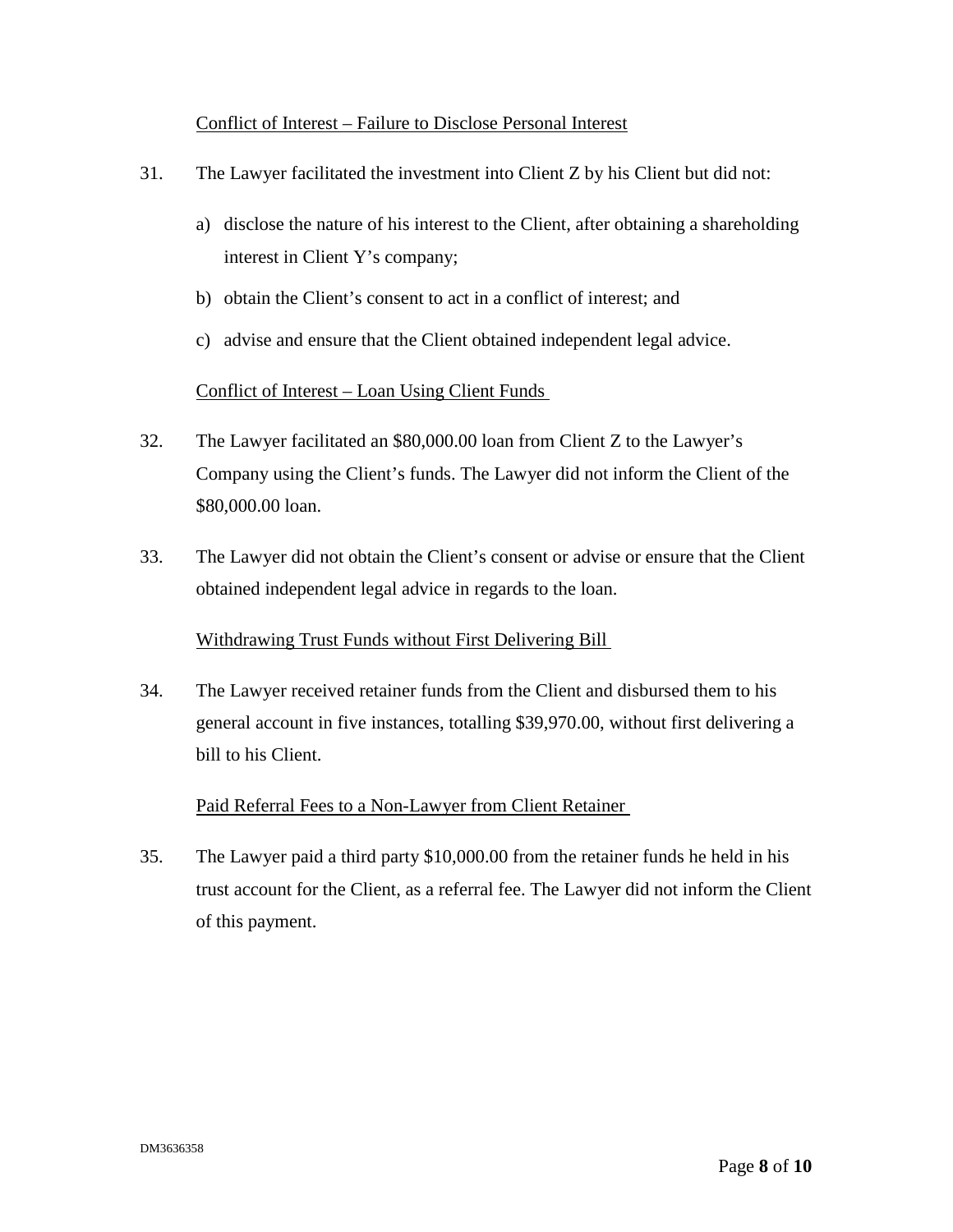## Correspondence with the Law Society

# *(a) Failing to Provide Complete Client File*

- 36. During the investigation of the Complaint, the Law Society requested the Lawyer's complete file, including all correspondence, notes and electronic documents.
- 37. The Lawyer provided some of his client file but failed to provide a number of documents and correspondence.

## *(b) Misrepresentations to the Law Society*

- 38. The Lawyer made the following misrepresentations to the Law Society:
	- (a) that he did not prepare the Letter to the foreign bank and that he only signed and sealed it;
	- (b) that he immediately advised the Client to transfer the Client's \$370,000.00 to the Lawyer's trust account instead of to the Lawyer's Corporate account;
	- (c) that he provided invoices to the Client prior to withdrawing retainer funds from his trust account, when he did not do so;
	- (d) that he had informed the Client of a transfer of \$10,000.00 of the Client's trust funds from the Lawyer's trust account to the third party and that the funds were for interpretation services when, in actuality, the funds were a referral fee; and
	- (e) that the Client gave the Lawyer permission to transfer \$450,000 of the Client's trust funds from the Lawyer's trust account to the Lawyer's Company.